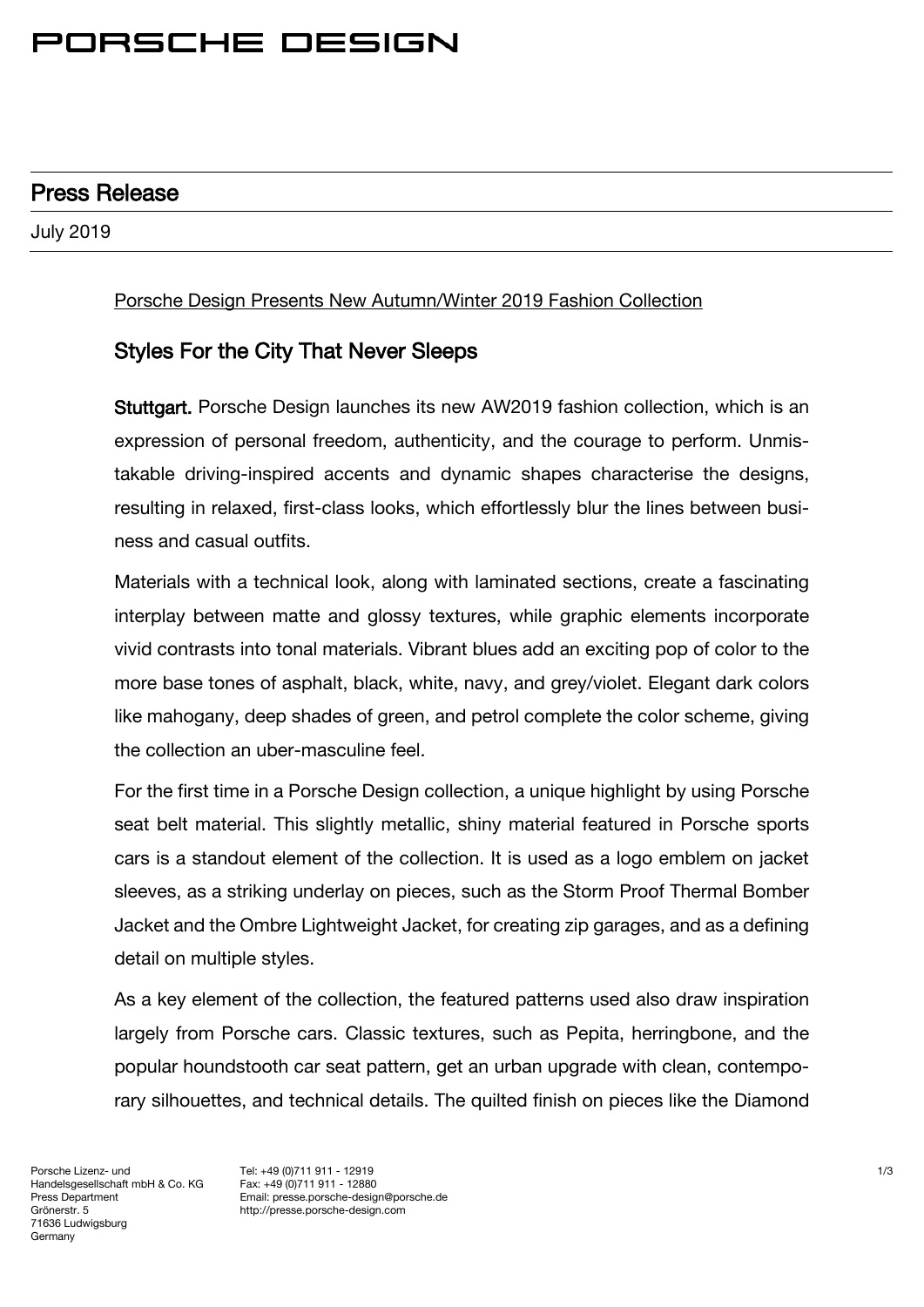## PORSCHE DESIGN

### Press Release

July 2019

Quilt Airlift Jacket is also based on the renowned Porsche seats. This season's collection also sees the popular TecFlex material taking a leading role. An integral element of numerous designs, it is used as both a stylish accent and a structural pattern. Keeping with tradition, leather also plays an important part in this season's assortment. Striking embossed textures, motocross-inspired elements, and special details – like a detachable fur collar and logo underlay – add a distinct sense of authenticity and quality to key pieces, such as the TecFlex MotoX Jacket and the aviator-style Leather Bomber Jacket.

In addition to outerwear, the Porsche Design Autumn/Winter Collection includes a full range of accessories, bags, eyewear, footwear, and men's jewellery. The collection is available worldwide, as of July 2019, in Porsche Design stores and online at [www.porsche-design.com.](http://www.porsche-design.com/)